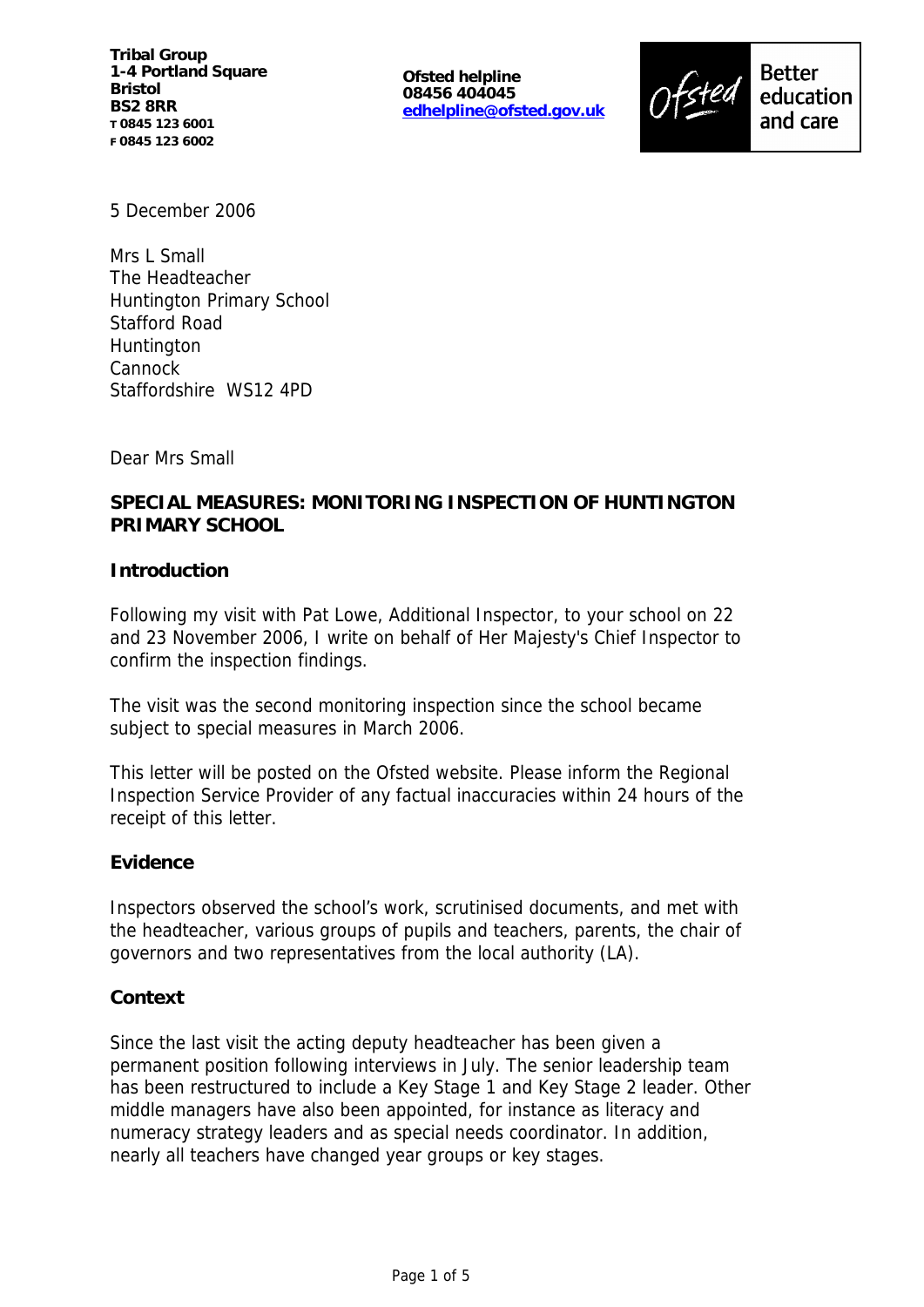

### **Achievement and standards**

Whilst overall achievement is still inadequate, there are some signs of an upturn. This is particularly evident in the 2006 national test results where there was a significant improvement on those in 2005. In Year 2, 20% more pupils gained levels that were in line with those expected for their age in reading, writing and mathematics. Similarly, in the Year 6 tests, the proportion of pupils achieving the expected Level 4 in English, mathematics and science were the highest within the school for some years. However, the test results also show that there are still some areas where achievement is not high enough. Writing results are still too low and the pupils capable of achieving better than average standards in mathematics and science are not progressing as well as they should. In addition, there are some year groups, notably Years 3 and 5, where the legacy of underachievement is still depressing standards.

As at the last visit, achievement in the Foundation Stage is satisfactory but is less variable than it was. This is because the structures are being put in place to ensure there is a smooth transition between the Nursery and Reception classes. In addition, moderated assessments are helping the teachers to uncover the weaker areas of progress such as in communication, language and numeracy.

Through the school, pupils are making different rates of progress depending on what classes they are in and this is directly connected to the quality of teaching. Where teaching is strong, then pupils are very quickly catching up on the specific subject skills that they have missed in the past. However, this level of progress is much less evident where teaching is only satisfactory.

Progress on the areas for improvement identified by the inspection in March 2006

 raise achievement and standards in Years 1 and 2 by improving the quality of teaching and building on what pupils have learned in the Foundation Stage – satisfactory.

**Personal development and well-being**

Personal development is good. An effect of the better quality of provision can be seen from the steadily rising attendance figures, which are now close to the national average. The school has received good support from outside agencies to achieve this improvement. Good attitudes, behaviour and relationships have contributed significantly to the slowly improving academic progress that pupils are making. Most pupils are enthusiastic and enjoy learning. This can be seen from their improving levels of effort and concentration. They feel safe in school and know whom to approach if they experience difficulties. They have a good understanding of the need to lead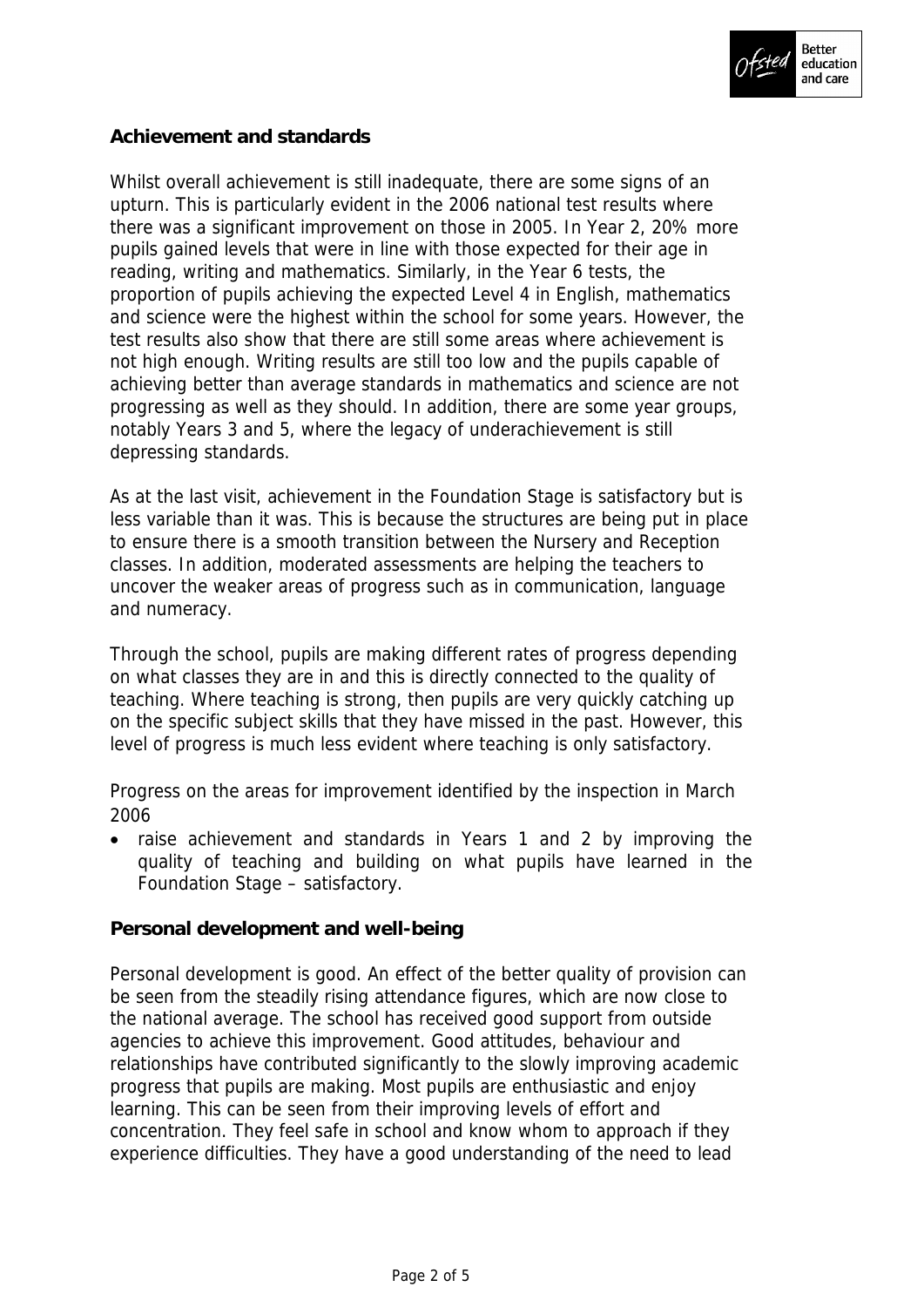

healthy lifestyles and take on responsibilities with enthusiasm. Through membership of the school council and opportunities to develop enterprise skills, they are starting to contribute to the development of the school and the community.

# **Quality of provision**

Teaching has improved since the last visit but is still too variable between classes. There are now some examples of both good and outstanding teaching but, as the school's monitoring has shown, there are still some pockets of inadequate teaching. Planning has improved and is no longer undertaken in isolation. This has resulted in pupils being given more appropriate work that builds on what they have learnt before and has helped raise the standards by the end of Years 2 and 6. In addition, the high levels of support being provided have helped improve the weakest teaching and, in some cases, teaching in these classes is now good. More remains to be done. The school's target of all teaching being satisfactory and half of it good has not yet been reached because some teachers are not challenging pupils enough through their questioning or providing work that makes pupils think. Nevertheless, there is a new found confidence within the teaching, a fact acknowledged by the pupils who say they now find learning more exciting. This is due, in part, to the new team structure that is allowing staff to share ideas. Many are now prepared to accept that they must improve the delivery of lessons to ensure that lost ground is made up quickly.

The curriculum covers all the expected subject areas and there have been some good attempts to enliven more mundane aspects. Inevitably, because of low performance, this has been concentrated around the basic skills within literacy, numeracy, information and communication technology and science. Other subjects have had less attention, although this is starting to change. Good use is made of visits and a sports coach provides pupils with specialist support once a week. Links to basic skills are being incorporated, such as through a topic on India.

Care, guidance and support are satisfactory. The school provides a good level of personal guidance and support which contributes to pupils' personal development, enjoyment and well-being. Careful attention is paid to health and safety issues and child protection. Improved induction arrangements have helped Nursery and Reception children to settle happily into new routines. Transfer arrangements to secondary schools are carried out sensitively. The school continues to develop good links with parents. With the appointment of a new special needs coordinator, the provision for pupils with learning difficulties and disabilities has improved and is now satisfactory. Effective links with a range of local agencies safeguard the needs of the most vulnerable pupils. The impact of care, advice and guidance on individual pupils' academic progress has greatly improved, especially within planning and through the marking of pupils' work. Analysis of whole-school trends is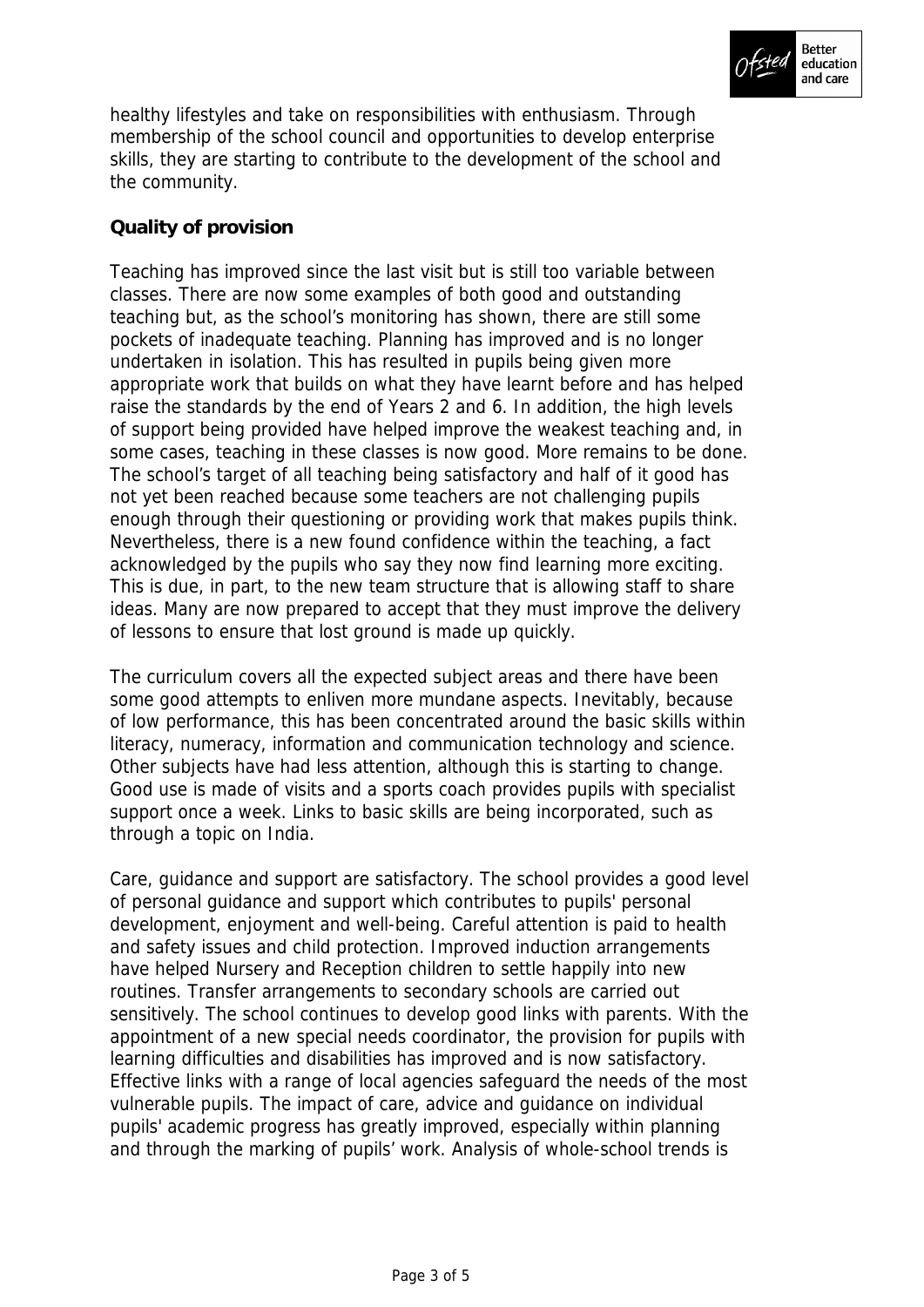

now a school priority. Work has started on using the data more systematically but it is still at an early stage.

Progress on the areas for improvement identified by the inspection in March 2006:

 accelerate achievement and raise standards in English throughout the school by raising teachers' expectations, sharpening marking and assessment and using the information properly in planning – good.

Progress on the areas for improvement identified by the monitoring visit in July 2006:

 help better integrate the provision of the Nursery and Reception Years, review and share the planning and range of active learning experiences across the classes – satisfactory.

**Leadership and management**

The new headteacher has created an ethos in which staff, parents and pupils have a common aim of raising achievement. Morale is high. She is being very well supported by the local authority and the senior leadership team. Management systems have improved and there is an increased emphasis on monitoring and self-evaluation. Staff have good opportunities for professional development and training. Staff are now more carefully deployed to ensure that pupils are taught better and are well protected. All this has led to an improvement in the quality of teaching. The improved tracking procedures have enabled staff to start identifying more accurately where individual pupils are underachieving. Governors have received high levels of training and support. Financial management has been stringently analysed by outside auditors and actions taken to remedy the deficiencies. The governing body is trying to take a more active role in shaping the vision and direction of the school and so providing a greater level of challenge. However, this has not yet had significant impact. For instance, the minutes of meetings are not always recorded and so governors cannot keep a close track of decisions or where responsibility lies for taking action. In addition, some governors' attendance at meetings is sporadic. Until these issues are addressed, the governors cannot determine whether progress will be maintained or that developments will be sustainable into the future.

Progress on the areas for improvement identified by the inspection in March 2006:

 establish more rigorous systems for checking and improving teaching and learning, clarify what is being checked and why and take robust action to tackle weaknesses when they occur – good.

Progress on the areas for improvement identified by the monitoring visit in July 2006: